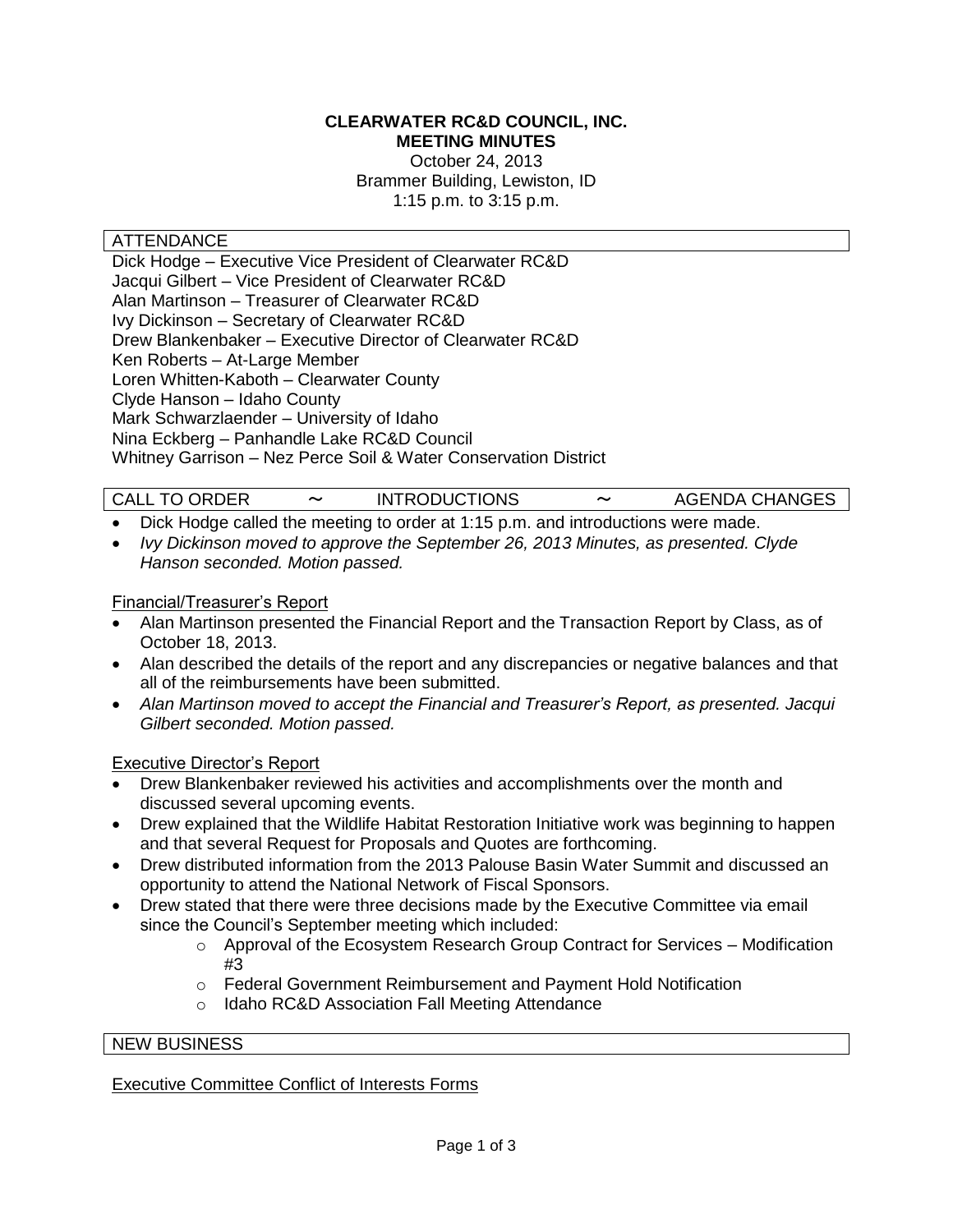Drew Blankenbaker distributed the Executive Committee Conflict of Interest Forms to be signed and dated for FY 2014 Council activities.

## Panhandle Lakes RC&D Dissolution

- Nina Eckberg provided the Council with an update on the process for dissolution of the Panhandle Lakes RC&D Council and explained that a proposal has been made to not dissolve the organization.
- Nina explained that a final decision on the future of the organization will happen at their meeting on November 6.
- In light of Nina's update, the Council discussed their thoughts, concerns, and options for assisting the current projects of the Panhandle Lakes RC&D Council and how the area of north Idaho will be served in the future, if the organization was to dissolve.
- The Council agreed to wait until after the November 6 meeting to take action on any other projects of the Panhandle Lakes RC&D Council.

## Noxious Weed Biological Control Development – Project Application

- Mark Schwarzlaender introduced the Project and the funds associated with application.
- Mark explained the history of the project, its association with the RC&Ds, and provided an overview of the potential roles and responsibilities between the Project and the Council.
- Jacqui Gilbert inquired about the types of transactions to be expected with the Project.
- The Council agreed that acting as the fiscal sponsor of the Project would further the Council's mission, purpose, and goals.
- *Ken Roberts moved to accept the Noxious Weed Biological Control Development Project Application, as presented. Clyde Hanson seconded. Motion passed.*
- The Council will discuss a Fiscal Sponsorship Agreement at its next meeting.

# The Pearl Theater – Project Application

- Drew Blankenbaker and Nina Eckberg introduced the Project and reviewed the ongoing activities and scope of the Pearl Theater.
- Nina explained that the Pearl Theater has submitted its application to IRS for its own taxexempt status and that the organization wishes to use the Council for the interim to accept donations and submit grant applications, with the first application being due at the end of October to the Avista Foundation.
- The Council discussed the Pearl Theater's request of an 8% administrative fee and agreed that the scope of work attributed to the Council, as proposed, is minimal, and that any additional scope of work, such as grantwriting services, would be addressed in the terms of the to be developed Fiscal Sponsorship Agreement.
- The Council agreed that acting as the fiscal sponsor of the Project would further the Council's mission, purpose, and goals.
- *Ken Roberts moved to accept the Pearl Theater Project application, as presented. Loren Whitten-Kaboth seconded. Motion passed.*
- The Council will discuss a Fiscal Sponsorship Agreement at its next meeting.

## Financial Review Committee

- Alan Martinson reported that he had received the CPA engagement letter from Harris & Co. for the Council's annual review and that we will make a determination on whether the Single Audit will be required for FY 2013.
- Drew Blankenbaker suggested and the Council agreed that the Financial Review Committee convene prior to the next Council meeting and provide recommendations on the reserve